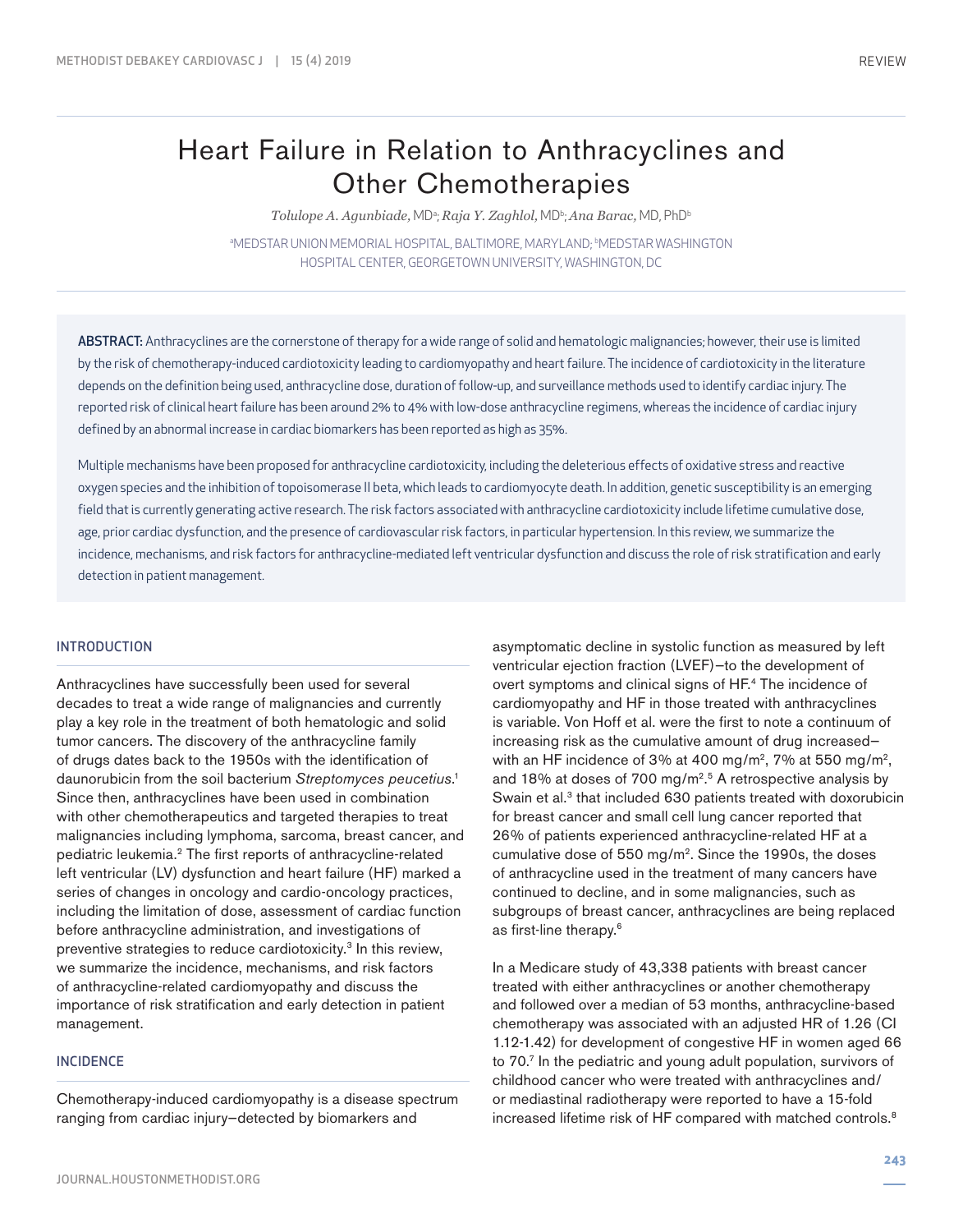Among patients older than 65 years who were treated with commonly used anthracycline doses, the rate of anthracyclineassociated HF is reported to be as high as 10%.<sup>9</sup> The shortterm risk for developing HF is also increased in older patients with pre-existing cardiovascular risk, with one study reporting a 17% incidence of clinical HF at 5 years among survivors of aggressive non-Hodgkin's lymphoma.9

The incidence of cardiotoxicity also varies according to how it is defined. Cardiotoxicity spans the continuum of severity, ranging from asymptomatic detectable structural changes on cardiac imaging, or the detection of measurable biomarkers before structural or electrical change is evident, to overt clinical symptoms requiring urgent hospitalization, cardiogenic shock, and/or refractory HF treated with advanced HF therapies. The incidence of different subtypes of cardiotoxicity (mostly from low-dose anthracyclines) has been reported in the range of 2% to 4% for clinical HF decompensation, 9% to 11% for subclinical change identified on cardiac imaging, and 30% to 35% for cardiac injury defined as biomarker increase.10 With novel generations of more sensitive biomarkers, the threshold for detecting cardiac injury has been lowered, although the relevance of these findings in clinical practice remains to be elucidated.

A distinction has also been made between the timing of cardiotoxicity, with early toxicity occurring within the first year of treatment and late cardiotoxicity defined as toxicity that manifests after several years (median of 7 years post-treatment).5,11 This classification was based on retrospective studies in which the decline in LV function was determined either after HF developed or on random evaluations in pediatric cancer patients. A recent study by Cardinale et al. that involved 2,625 patients demonstrated an overall incidence of cardiotoxicity of 9% after anthracycline treatment. In this study, 98% of the cases occurred within the first year and were asymptomatic.<sup>12,13</sup>

## **MECHANISMS**

Despite our ever-increasing understanding of the molecular basis of anthracycline-induced cardiotoxicity, the exact mechanism of action remains unknown. Several theories have been proposed over the years, and our current knowledge suggests that the deleterious effects of anthracyclines affect cardiac myocytes at various cellular levels.14 The following pathways have been implicated in anthracycline cardiotoxicity (Figure 1).

# *Oxidative Stress and Reactive Oxygen Species*

The most-widely accepted hypothesis for the mechanism of anthracycline-induced cardiomyopathy is the generation by electron exchange between oxygen molecules and the anthracycline quinone moiety and other cellular electron donors.15 An imbalance of increased downstream oxidative stress products and reduced upstream antioxidants is thought to result in lipid peroxidation, cellular membrane disruption, and DNA/RNA damage leading to cellular apoptosis and fibrous tissue formation. $14,16$  In cardiomyocytes, the quinone moiety of anthracyclines is subject to univalent reduction to a semiquinone radical, which auto-oxidizes in the presence of molecular oxygen to re-form the quinone of the parent anthracycline and the free radical superoxide anion. This autooxidation process forms a repeating cycle, resulting in continued production and accumulation of superoxide anions.17 In turn, the paucity of free radical scavenging enzymes in cardiomyocytes leads to oxidative stress that may result in cardiomyocyte injury and/or cell death.15,18 The generated ROS can also interact with mitochondrial DNA, lipids, and proteins, disrupting the normal mitochondrial function and reducing cellular energy reserves.19 The high concentration of mitochondria in cardiac myocytes and the ability to upregulate their production in response to hypertrophy may predispose the heart to anthracycline toxicity more than other body tissues. $20,21$  The free radical hypothesis has led investigators to study the role of antioxidants in preventing or reversing anthracycline cardiomyopathy, but data on clinical or subclinical benefits remain elusive.<sup>22-24</sup> Reactive oxygen species may also be generated by the formation of anthracycline-iron complexes that undergo redox cycling.25 A novel study, however, showed that the accumulation of mitochondrial rather than cytosolic/extracellular iron potentiates the cardiotoxicity.26 Transgenic mice with upregulated mitochondrial iron exporters were found in one study to be protected from anthracycline cardiotoxicity, and these findings have supported the mechanism of action of dexrazoxane, a cardioprotective iron chelator that reduces mitochondrial iron levels.<sup>27</sup>

of excess reactive oxygen species (ROS), which occurs

### *Topoisomerase II Beta*

Recent years have yielded a better understanding of the role of topoisomerase II beta (TOP2B) inhibition, making it one of the most conceivable mechanisms of anthracycline cardiomyopathy. DNA topoisomerases, collectively, are classes of enzymes that prevent the supercoiling of DNA during replication, transcription, and recombination.28 In cancer cells, anthracycline binds with TOP2B and DNA to form a complex that inhibits cellular replication and triggers cell death.<sup>29</sup> Topoisomerase II exists in two isoenzymes in humans, topoisomerase II alpha (TOP2A) and TOP2B. TOP2A is largely expressed in replicating cells, whereas TOP2B exists in quiescent cells such as cardiomyocytes. It was proposed that the interaction between anthracycline and TOP2B in cardiac myocytes is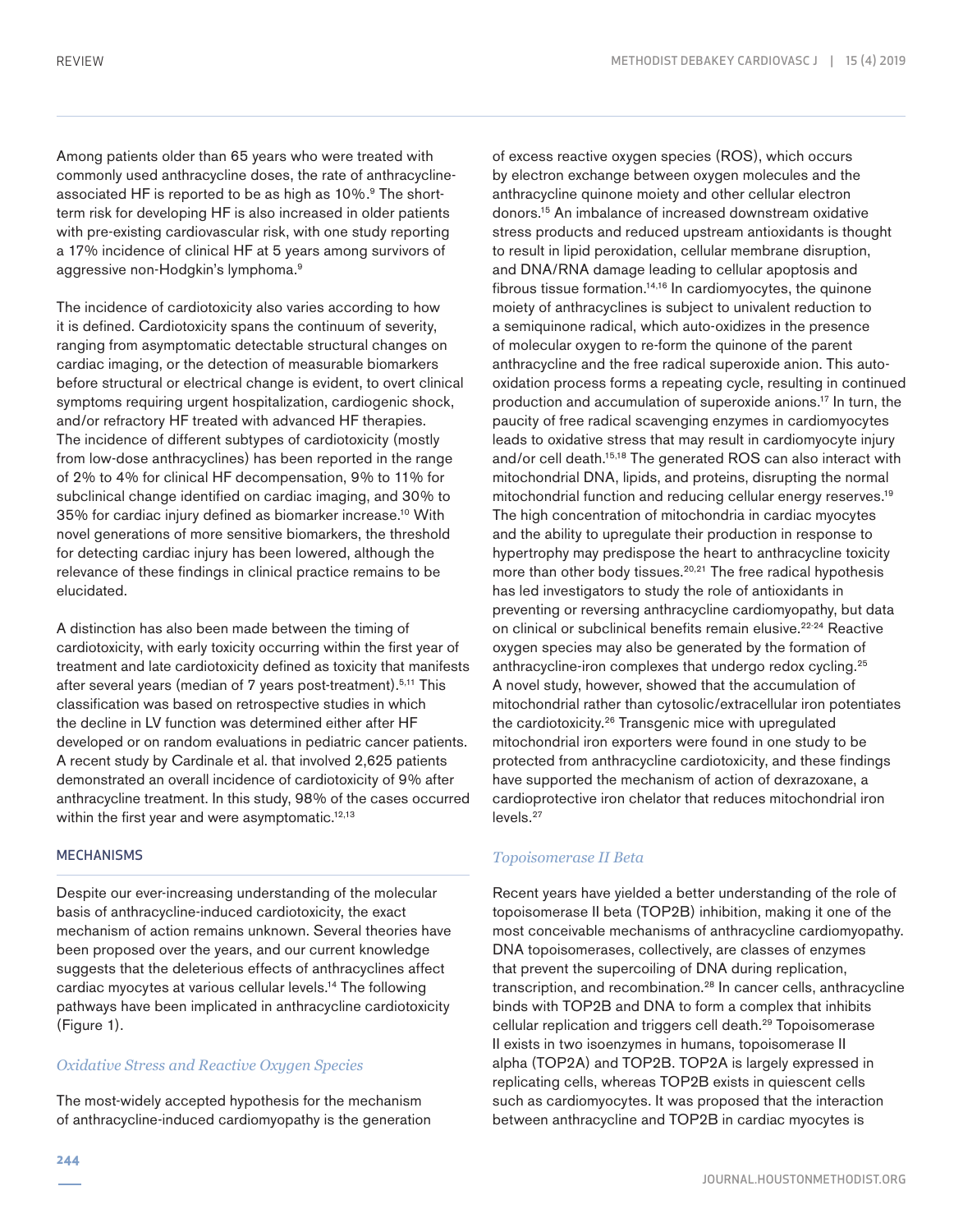

#### *Figure 1.*

Cellular pathways involved in anthracycline-induced cardiotoxicity using doxorubicin as an example. NADPH: nicotinamide adenine dinucleotide phosphate; DOX: doxorubicin; TOP2B: topoisomerase II beta isoform

responsible for anthracycline cardiotoxicity by causing DNA breaks and inhibiting mitochondrial biogenesis.<sup>2</sup> Evidence supporting this theory comes from animal studies in which mice embryonic fibroblasts with TOP2B deletion were resistant to doxorubicin-induced DNA damage.30 Mice with cardiomyocytespecific TOP2B gene deletion have also demonstrated protection from DNA strand breaks, defective mitochondrial biogenesis, and ROS formation when exposed to anthracycline, preventing the development of HF.31 Cardiomyocyte exposure to anthracyclines and TOP2B inhibition also results in impaired mitochondrial biogenesis and activation of p53, all of which lead to cardiomyocyte injury and death.<sup>31</sup>

# RISK FACTORS

Cardiac complications of anthracyclines were initially reported a few years after the introduction of daunorubicin.<sup>2</sup> As mentioned earlier, Von Hof et al.<sup>5</sup> was the first to identify total cumulative dose as a major risk factor for doxorubicin-related HF.3 Through retrospective analysis, they generated a dose toxicity curve by plotting the incidence of HF (defined clinically) against the total

anthracycline dose used across many studies and reported that there was a continuum of increasing risk with increasing total anthracycline dose.<sup>3</sup> A subsequent study by Swain et al. found a higher HF incidence than reported by the Von Hoff group, with 5%, 16%, 26%, and 48% of patients experiencing doxorubicin-related congestive HF at cumulative doses of 400 mg/m<sup>2</sup>, 500 mg/m<sup>2</sup>, 550 mg/m<sup>2</sup>, and 700 mg/m<sup>2</sup>, respectively.<sup>3</sup> With improved understanding of HF pathophysiology, the term "congestive heart failure" is now rarely used in recent literature; however, it still persists in oncology reports and in general indicates symptomatic HF with volume overload. The Swain group performed a retrospective analysis that included data from three prospective studies involving 630 patients that were randomized to doxorubicin plus placebo, with 32 of the patients developing HF. Age was found to be an important risk factor for anthracycline toxicity, as was cumulative doxorubicin dose above 400 mg/m<sup>2</sup>, with the greatest toxicity being seen among those older than 65 years of age. It was also noted that doxorubicin-related HF may be schedule dependent, with a lower incidence seen in those treated once per week compared to patients treated once every 3 weeks.<sup>3,5,32</sup> The most important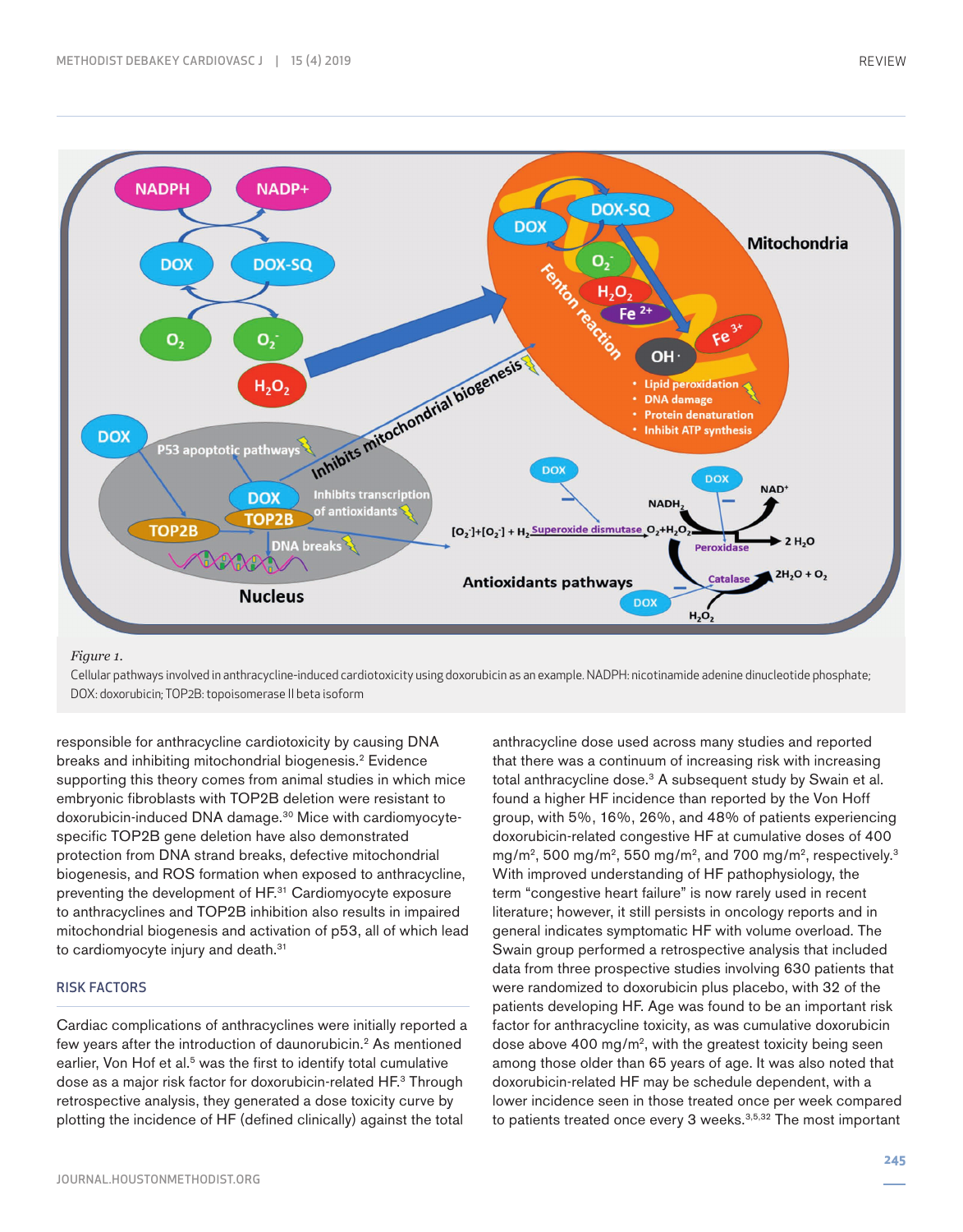take-home message of these trials is that HF could occur at relatively low doses, such as  $\leq$  300 mg/m<sup>2</sup>, a notion that led to changes in oncology practice and reduction in anthracycline doses across many cancer treatment regimens.

Other risk factors in addition to cumulative anthracycline dose include female gender, African-American race, extremes of age  $($  > 65 years or  $<$  18 years), and concomitant cardiac exposure to radiation therapy, all of which have been shown to increase the risk of cardiotoxicity<sup>5,6,33-35</sup> and have been incorporated into risk scores developed for survivors of childhood cancer. Childhood risk scores can be used to predict the risk of developing heart failure, ischemic heart disease, and stroke by age 50 among survivors of childhood cancer, particularly those within 5 years of their cancer diagnosis.<sup>36,37</sup> More recent studies also reported associations between cardiovascular risk factors such as arterial hypertension, hyperlipidemia, and existing myocardial disease with anthracycline cardiomyopathy, leading to interest in cardiovascular risk factor treatment before, during, and after anthracycline therapy.<sup>12,38</sup>

# GENETIC SUSCEPTIBILITY: AN EMERGING CONCEPT

The first genome-wide association study performed in patients with anthracycline toxicity supported the role of the anthracyclines-TOP2B interaction.<sup>39</sup> This study identified a highly significant polymorphism in retinoic acid receptor-gamma (*RARG*), a protein known to play a role in the transcriptional regulation of TOP2B. In vitro studies showed that *RARG* represses the expression of TOP2B, and rat cardiomyoblasts carrying this polymorphism expressed higher basal levels of TOP2B, which may explain the increased risk of anthracycline toxicity in carriers of that allele.40 Variants in genes encoding for membrane transporters that regulate anthracycline influx (*SLC28A3*) and efflux (*ABCC1*, *ABCC2*, *ABCC5*) have also been found to associate with anthracycline toxicity in several studies.39-43 The most extensive evidence exists for one of the polymorphisms in the *SLC28A3* gene, which showed a protective effect in three pediatric cohorts; the data suggest that a lower influx of anthracyclines into cardiomyocytes results in less cardiotoxicity.40,42,44 Another gene, *UGT1A6*, is associated with the drug detoxification glucuronidation pathway.<sup>45</sup> It has been proposed that reduced *UGT1A6*-mediated glucuronidation of anthracycline metabolites may lead to the accumulation of toxic metabolites in variant gene carriers, which can then result in the observed anthracycline toxicity risk.46 There is still much to be learned about the role of genetic susceptibility in anthracycline toxicity, and investigations are underway.

A recent study by Labeit et al. suggested that rare variants in genes known to be associated with cardiomyopathies, particularly titin, can increase the risk of anthracycline

cardiotoxicity.47 In another recent study, rare titin-truncating variants were found to be more prevalent in adult and childhood cancer patients who experienced anthracycline cardiotoxicity than in the general population.<sup>48</sup> This study also found that anthracyclines were associated with protracted LV dysfunction in mice with a titin truncation compared to the wild-type mice. As more information becomes available, the clinical implications/ applications of these finding will need to be determined.

# CLINICAL PRACTICE

Risk stratification and early detection of anthracycline cardiotoxicity are two important aspects of cardio-oncology care because they provide an opportunity to initiate cardioprotective strategies and ultimately mitigate the risk of myocardial injury and HF.49 Current clinical practice is focused on identifying those at increased risk of anthracycline toxicity, implementing strategies to minimize the risk, treating those with clinical or subclinical cardiotoxicity, and developing appropriate surveillance strategies for long-term monitoring.

The clinical practice guideline that was developed by the American Society of Clinical Oncology provides a roadmap for practitioners in this area by guiding them through five clinical questions geared toward identifying risk, preventive strategies, monitoring, and treatment of cardiac dysfunction.<sup>50</sup> The guideline provides an excellent summary of reported evidence and identifies three broad categories of risk:

- 1. Treatment that includes high doses of anthracyclines (eg, doxorubicin ≥ 250 mg/m<sup>2</sup>, epirubicin ≥ 600 mg/m<sup>2</sup>), high doses of radiation therapy ( $\geq$  30 Gy) involving the heart, or lower doses of anthracyclines combined with lower doses of radiation therapy;
- 2. Treatment with lower doses of anthracyclines (eg, doxorubicin  $\leq 250$  mg/m<sup>2</sup>, epirubicin  $\leq 600$  mg/m<sup>2</sup>) or trastuzumab alone with risk factors that include older age, abnormal baseline LV function, or the presence of multiple other known cardiovascular risk factors such as hypertension and diabetes; and
- 3. Sequential therapy with lower doses of anthracyclines followed by trastuzumab.

Risk stratification is important because it determines the approach to prevention, management, and surveillance.<sup>50</sup> The recent guidelines from the American College of Cardiology/American Heart Association define patients with cardiotoxicity as having stage A disease, which places them in a category where they are "at risk" for developing HF.<sup>51</sup> Treatment recommendations for this stage include aggressive management of cardiovascular risk factors such as hypertension, hyperlipidemia, and diabetes.<sup>51</sup> Managing risk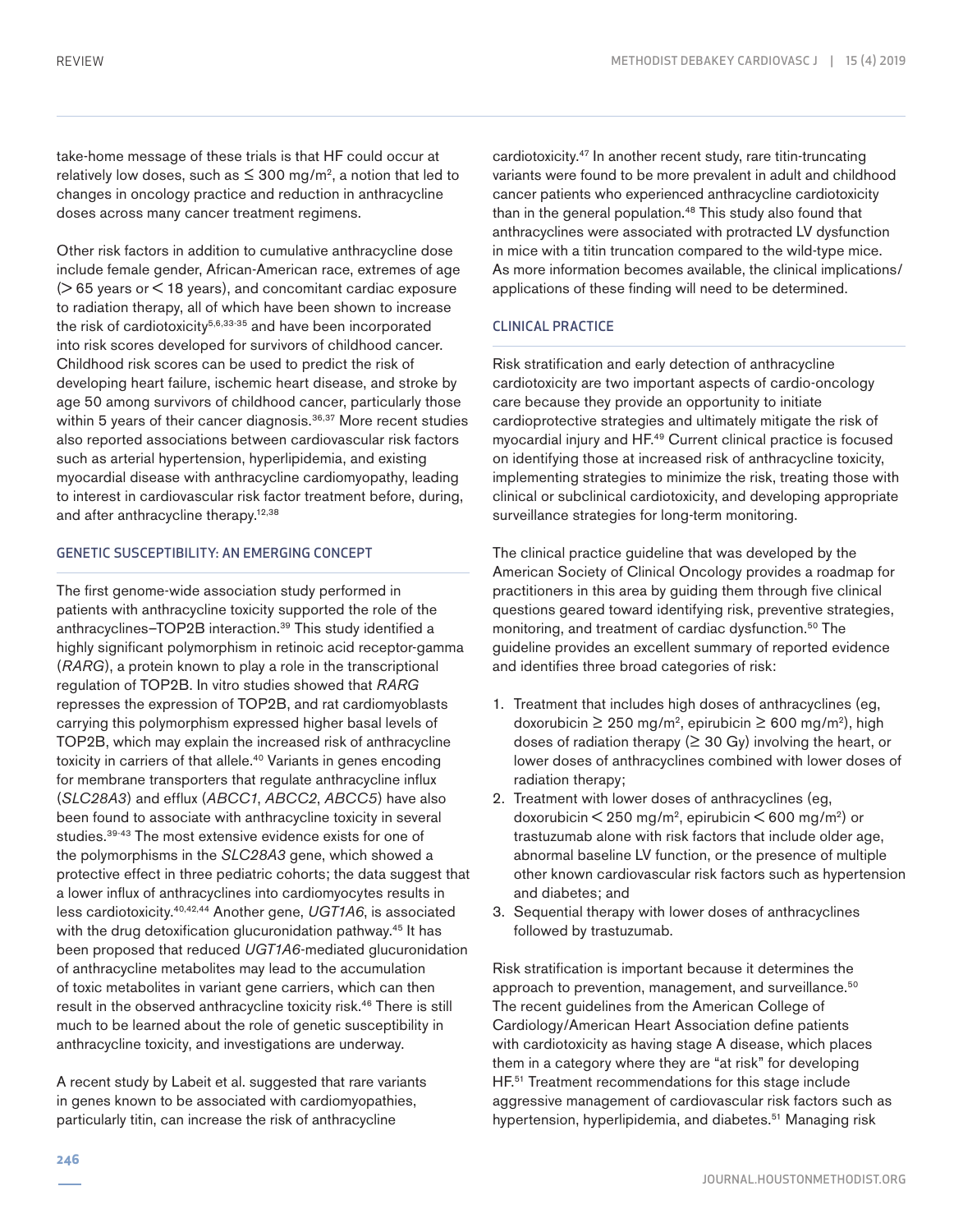factors is particularly important for oncologic patients during the pretreatment and treatment assessment given the associations between cardiovascular risk factors and the risk of cardiac toxicity. As these areas of clinical need continue to grow, ongoing research and improved understanding of risk and best strategies to minimize toxicity will be needed.

#### **CONCLUSION**

Our understanding of anthracycline-related cardiotoxicity has grown significantly in conjunction with improved cancer survival. Ongoing research to improve risk stratification will need to happen concurrently with the development of new therapeutic options, mechanistic studies to understand the association with other therapies, and clinical approaches to hasten diagnoses, treat cardiotoxicity, and improve outcomes.

# KEY POINTS

- Anthracyclines have a proven beneficial role in the treatment of multiple malignancies but can have cardiotoxic effects that result in left ventricular dysfunction and heart failure.
- The proposed mechanisms of anthracycline cardiotoxicity, although not fully elucidated, include oxidative stress signaling and reactive oxygen species as well as the contribution of topoisomerase II-beta.
- Risk factors for anthracycline cardiotoxicity include the lifetime cumulative dose, age (very young and old), female sex, cardiovascular risk factors, prior cardiac dysfunction, and concomitant treatment with trastuzumab. New data indicate an association between rare genetic variants in cardiomyopathy-associated genes and anthracycline cardiotoxicity.
- Current clinical practice includes assessment of cardiac function before administration and with high doses of anthracyclines.

*Conflict of Interest Disclosure:* Dr. Barac is a consultant for Bristol-Myers Squibb.

\*All authors contributed equally to this manuscript.

*Keywords:*

cardiotoxicity, anthracyclines, cardiomyopathy, heart failure, topoisomerase-II beta

## **REFERENCES**

1. Di Marco A, Cassinelli G, Arcamone F. The discovery of daunorubicin. Cancer Treat Rep. 1981;65 Suppl 4:3-8.

- 2. Vejpongsa P, Yeh ET. Prevention of anthracycline-induced cardiotoxicity: challenges and opportunities. J Am Coll Cardiol. 2014 Sep 2;64(9): 938-45.
- 3. Swain SM, Whaley FS, Ewer MS. Congestive heart failure in patients treated with doxorubicin: a retrospective analysis of three trials. Cancer. 2003 Jun 1;97(11):2869-79.
- 4. Henriksen PA. Anthracycline cardiotoxicity: an update on mechanisms, monitoring and prevention. Heart. 2018 Jun;104(12):971-7.
- 5. Von Hoff DD, Layard MW, Basa P, et al. Risk factors for doxorubicin-induced congestive heart failure. Ann Intern Med. 1979 Nov;91(5):710-7.
- 6. Giordano SH, Lin YL, Kuo YF, Hortobagyi GN, Goodwin JS. Decline in the use of anthracyclines for breast cancer. J Clin Oncol. 2012 Jun 20;30(18):2232-9.
- 7. Pinder MC, Duan Z, Goodwin JS, Hortobagyi GN, Giordano SH. Congestive heart failure in older women treated with adjuvant anthracycline chemotherapy for breast cancer. J Clin Oncol. 2007 Sep 1;25(25):3808- 15.
- 8. Oeffinger KC, Mertens AC, Sklar CA, et al.; Childhood Cancer Survivor Study. Chronic health conditions in adult survivors of childhood cancer. N Engl J Med. 2006 Oct 12;355(15):1572-82.
- 9. Armstrong GT, Oeffinger KC, Chen Y, et al. Modifiable risk factors and major cardiac events among adult survivors of childhood cancer. J Clin Oncol. 2013 Oct 10;31(29):3673-80.
- 10. McGowan JV, Chung R, Maulik A, Piotrowska I, Walker JM, Yellon DM. Anthracycline Chemotherapy and Cardiotoxicity. Cardiovasc Drugs Ther. 2017 Feb;31(1):63-75.
- 11. Steinherz LJ, Steinherz PG, Tan CT, Heller G, Murphy ML. Cardiac toxicity 4 to 20 years after completing anthracycline therapy. JAMA. 1991 Sep 25;266(12):1672-7.
- 12. Zamorano JL, Lancellotti P, Rodriguez Muñoz D, et al.; ESC Scientific Document Group. 2016 ESC Position Paper on cancer treatments and cardiovascular toxicity developed under the auspices of the ESC Committee for Practice Guidelines: The Task Force for cancer treatments and cardiovascular toxicity of the European Society of Cardiology (ESC). Eur Heart J. 2016 Sep 21;37(36):2768-801.
- 13. Cardinale D, Colombo A, Bacchiani G, et al. Early detection of anthracycline cardiotoxicity and improvement with heart failure therapy. Circulation. 2015 Jun 2;131(22):1981-8.
- 14. Songbo M, Lang H, Xinyong C, Bin X, Ping Z, Liang S. Oxidative stress injury in doxorubicin-induced cardiotoxicity. Toxicol Lett. 2019 Jun 1;307:41-8.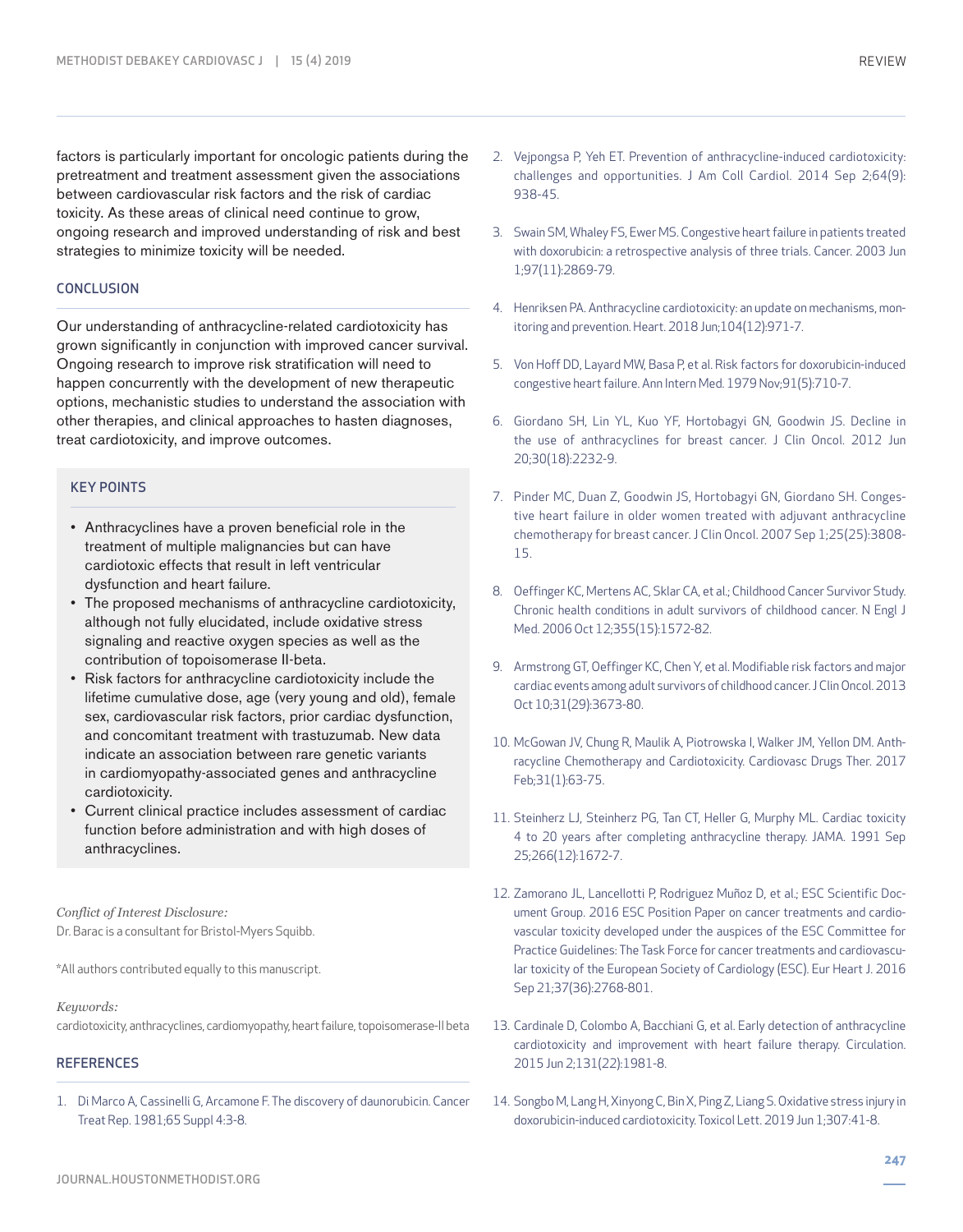- 15. Doroshow JH. Effect of anthracycline antibiotics on oxygen radical formation in rat heart. Cancer Res. 1983 Feb;43(2):460-72.
- 16. Singal PK, Iliskovic N, Li T, Kumar D. Adriamycin cardiomyopathy: pathophysiology and prevention. FASEB J. 1997 Oct;11(12):931-6.
- 17. Menna P, Salvatorelli E. Primary Prevention Strategies for Anthracycline Cardiotoxicity: A Brief Overview. Chemotherapy. 2017;62(3):159-68.
- 18. Gewirtz DA. A critical evaluation of the mechanisms of action proposed for the antitumor effects of the anthracycline antibiotics adriamycin and daunorubicin. Biochem Pharmacol. 1999 Apr 1;57(7):727-41.
- 19. Eder AR, Arriaga EA. Capillary electrophoresis monitors enhancement in subcellular reactive oxygen species production upon treatment with doxorubicin. Chem Res Toxicol. 2006 Sep;19(9):1151-9.
- 20. Goffart S, von Kleist-Retzow JC, Wiesner RJ. Regulation of mitochondrial proliferation in the heart: power-plant failure contributes to cardiac failure in hypertrophy. Cardiovasc Res. 2004 Nov 1;64(2):198-207.
- 21. Goormaghtigh E, Huart P, Praet M, Brasseur R, Ruysschaert JM. Structure of the adriamycin-cardiolipin complex. Role in mitochondrial toxicity. Biophys Chem. 1990 Apr;35(2-3):247-57.
- 22. Dresdale AR, Barr LH, Bonow RO, et al. Prospective randomized study of the role of N-acetyl cysteine in reversing doxorubicin-induced cardiomyopathy. Am J Clin Oncol. 1982 Dec;5(6):657-63.
- 23. Myers C, Bonow R, Palmeri S, et al. A randomized controlled trial assessing the prevention of doxorubicin cardiomyopathy by N-acetylcysteine. Semin Oncol. 1983 Mar;10(1 Suppl 1):53-5.
- 24. Iarussi D, Auricchio U, Agretto A, et al. Protective effect of coenzyme Q10 on anthracyclines cardiotoxicity: control study in children with acute lymphoblastic leukemia and non-Hodgkin lymphoma. Mol Aspects Med. 1994;15 Suppl:s207-12.
- 25. Minotti G, Salvatorelli E, Menna P. Pharmacological foundations of cardio-oncology. J Pharmacol Exp Ther. 2010 Jul;334(1):2-8.
- 26. Ichikawa Y, Ghanefar M, Bayeva M, et al. Cardiotoxicity of doxorubicin is mediated through mitochondrial iron accumulation. J Clin Invest. 2014 Feb;124(2):617-30.
- 27. Swain SM, Vici P. The current and future role of dexrazoxane as a cardioprotectant in anthracycline treatment: expert panel review. J Cancer Res Clin Oncol. 2004 Jan;130(1):1-7.
- 28. Hardaway BW. Adriamycin-associated cardiomyopathy: where are we now? updates in pathophysiology, dose recommendations, prognosis, and outcomes. Curr Opin Cardiol. 2019 May;34(3):289-95.
- 29. Tewey KM, Rowe TC, Yang L, Halligan BD, Liu LF. Adriamycin-induced DNA damage mediated by mammalian DNA topoisomerase II. Science. 1984 Oct 26;226(4673):466-8.
- 30. Lyu YL, Kerrigan JE, Lin CP, et al. Topoisomerase IIbeta mediated DNA double-strand breaks: implications in doxorubicin cardiotoxicity and prevention by dexrazoxane. Cancer Res. 2007 Sep 15;67(18):8839-46.
- 31. Zhang S, Liu X, Bawa-Khalfe T, et al. Identification of the molecular basis of doxorubicin-induced cardiotoxicity. Nat Med. 2012 Nov;18(11):1639-42.
- 32. Torti FM, Bristow MR, Howes AE, et al. Reduced cardiotoxicity of doxorubicin delivered on a weekly schedule. Assessment by endomyocardial biopsy. Ann Intern Med. 1983 Dec;99(6):745-9.
- 33. Lipshultz SE, Colan SD, Gelber RD, Perez-Atayde AR, Sallan SE, Sanders SP. Late cardiac effects of doxorubicin therapy for acute lymphoblastic leukemia in childhood. N Engl J Med. 1991 Mar 21;324(12):808-15.
- 34. Billingham ME, Bristow MR, Glatstein E, Mason JW, Masek MA, Daniels JR. Adriamycin cardiotoxicity: endomyocardial biopsy evidence of enhancement by irradiation. Am J Surg Pathol. 1977 Mar;1(1):17-23.
- 35. Hasan S, Dinh K, Lombardo F, Kark J. Doxorubicin cardiotoxicity in African Americans. J Natl Med Assoc. 2004 Feb;96(2):196-9.
- 36. Chow EJ, Chen Y, Kremer LC, et al. Individual prediction of heart failure among childhood cancer survivors. J Clin Oncol. 2015 Feb 10;33(5):394- 402.
- 37. Chow EJ, Chen Y, Hudson MM, et al. Prediction of Ischemic Heart Disease and Stroke in Survivors of Childhood Cancer. J Clin Oncol. 2018 Jan 1;36(1):44-52.
- 38. Szmit S, Jurczak W, Zaucha JM, et al. Pre-existing arterial hypertension as a risk factor for early left ventricular systolic dysfunction following (R)-CHOP chemotherapy in patients with lymphoma. J Am Soc Hypertens. 2014 Nov;8(11):791-9.
- 39. Aminkeng F, Bhavsar AP, Visscher H, et al.; Canadian Pharmacogenomics Network for Drug Safety Consortium. A coding variant in RARG confers susceptibility to anthracycline-induced cardiotoxicity in childhood cancer. Nat Genet. 2015 Sep;47(9):1079-84.
- 40. Linschoten M, Teske AJ, Cramer MJ, van der Wall E, Asselbergs FW. Chemotherapy-Related Cardiac Dysfunction: A Systematic Review of Genetic Variants Modulating Individual Risk. Circ Genom Precis Med. 2018 Jan;11(1):e001753.
- 41. Semsei AF, Erdelyi DJ, Ungvari I, et al. ABCC1 polymorphisms in anthracycline-induced cardiotoxicity in childhood acute lymphoblastic leukaemia. Cell Biol Int. 2012 Jan;36(1):79-86.